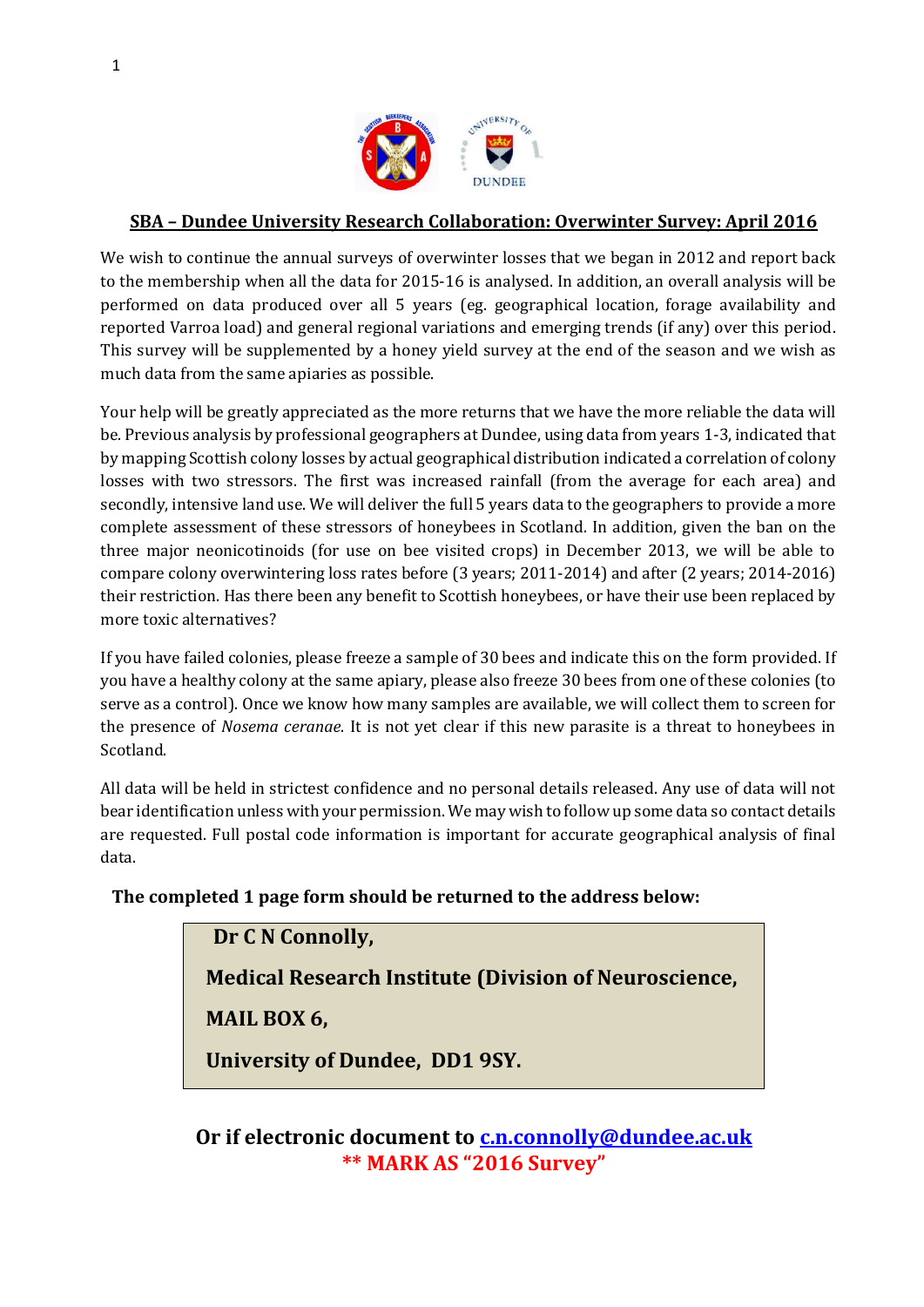| <b>NAME:</b>                                          |  |
|-------------------------------------------------------|--|
| <b>Contact details:</b><br>Email, address or tel. No. |  |
| Full apiary post code of apiary*                      |  |

\*Please use your main apiary (even if taken to heather for a while)

## **1. Please record the number of colonies for the apiary in the boxes below.**

| Number of colonies<br>November 2015 | Number of surviving colonies<br>April/May 2016 | How many surviving colonies are<br>very weak*<br>April/May2016 |
|-------------------------------------|------------------------------------------------|----------------------------------------------------------------|
|                                     |                                                |                                                                |

\*colonies that may dwindle and die or have to be united; if they survive are unlikely to be productive in the coming season.

### **2. Reasons for losses (tick, and where known, state number of colonies for each):**

| No queen/brood<br>(+age of queen) | <b>Starvation</b> | <b>Disease</b><br>(state which) | <b>Varroa</b> | Unknown/Other |  |
|-----------------------------------|-------------------|---------------------------------|---------------|---------------|--|
|                                   |                   |                                 |               |               |  |

**Further information on losses:**

### **3. Did you freeze samples of 30 bees from failed colonies: YES / NO**

\*delete or circle as required

### **4. Please mark below to record Varroa mite load for apiary.**

| Varroa mite load for apiary 2015 |  |  |  |  |
|----------------------------------|--|--|--|--|
| Heavy (problem)                  |  |  |  |  |
| Medium (controlled)              |  |  |  |  |
| Light (no treatment needed)      |  |  |  |  |
| None                             |  |  |  |  |
| Don't know                       |  |  |  |  |

### **5. What is the predominant habitat for your apiary? (Tick all that apply).**

| <b>Type of forage</b> |  | Crop          |  | Diversity of forage |  |
|-----------------------|--|---------------|--|---------------------|--|
| Unmanaged, wild       |  | <b>OSR</b>    |  | Excellent           |  |
| Commercial crop       |  | Maize         |  | Reasonable          |  |
| Garden                |  | Soft fruit    |  | Poor                |  |
| Local council         |  | Potatoes      |  | Very poor           |  |
| verges/trees          |  |               |  |                     |  |
| Taken to heather      |  | Wildflower    |  | Don't               |  |
|                       |  | field margins |  | know                |  |

**Comments on land use (Forage or pesticide use):**